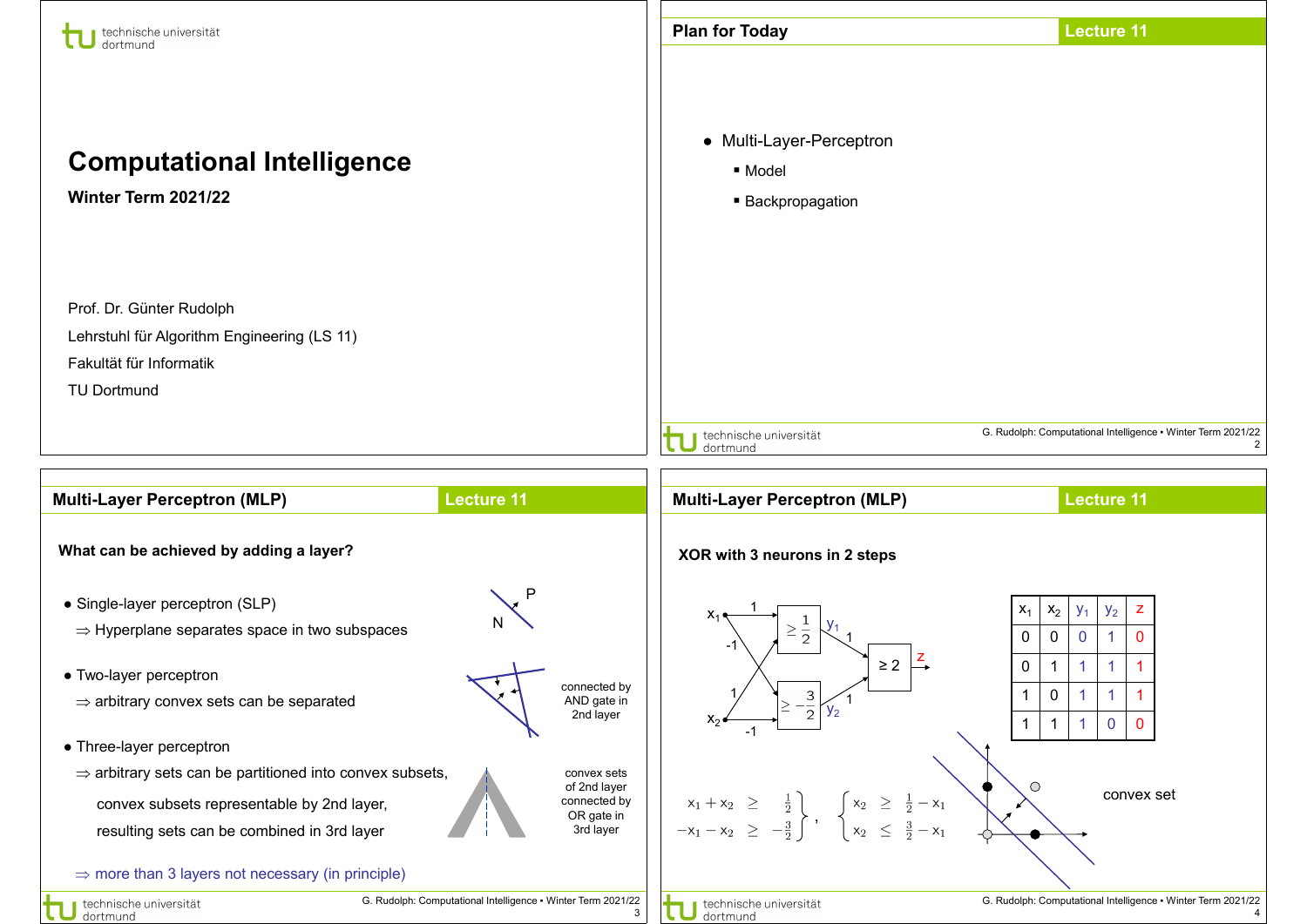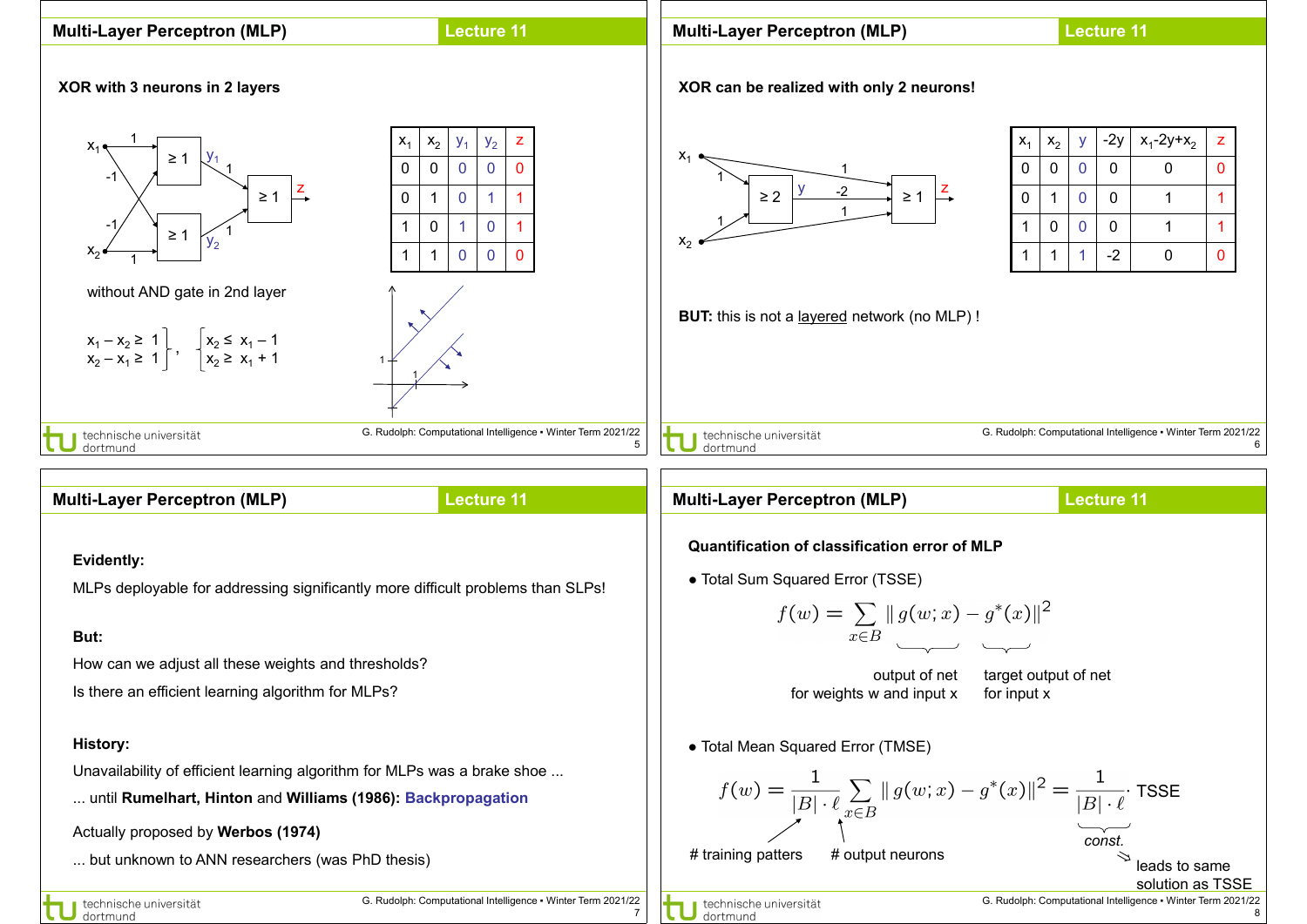

 $z_k$ : values after second layer

technische universität dortmund

G. Rudolph: Computational Intelligence ▪ Winter Term 2021/22 11

 $y_i = h(\cdot)$ 

dortmund

G. Rudolph: Computational Intelligence ▪ Winter Term 2021/22 output of net target output for input x<br> **U** dortmund<br>
dortmund

12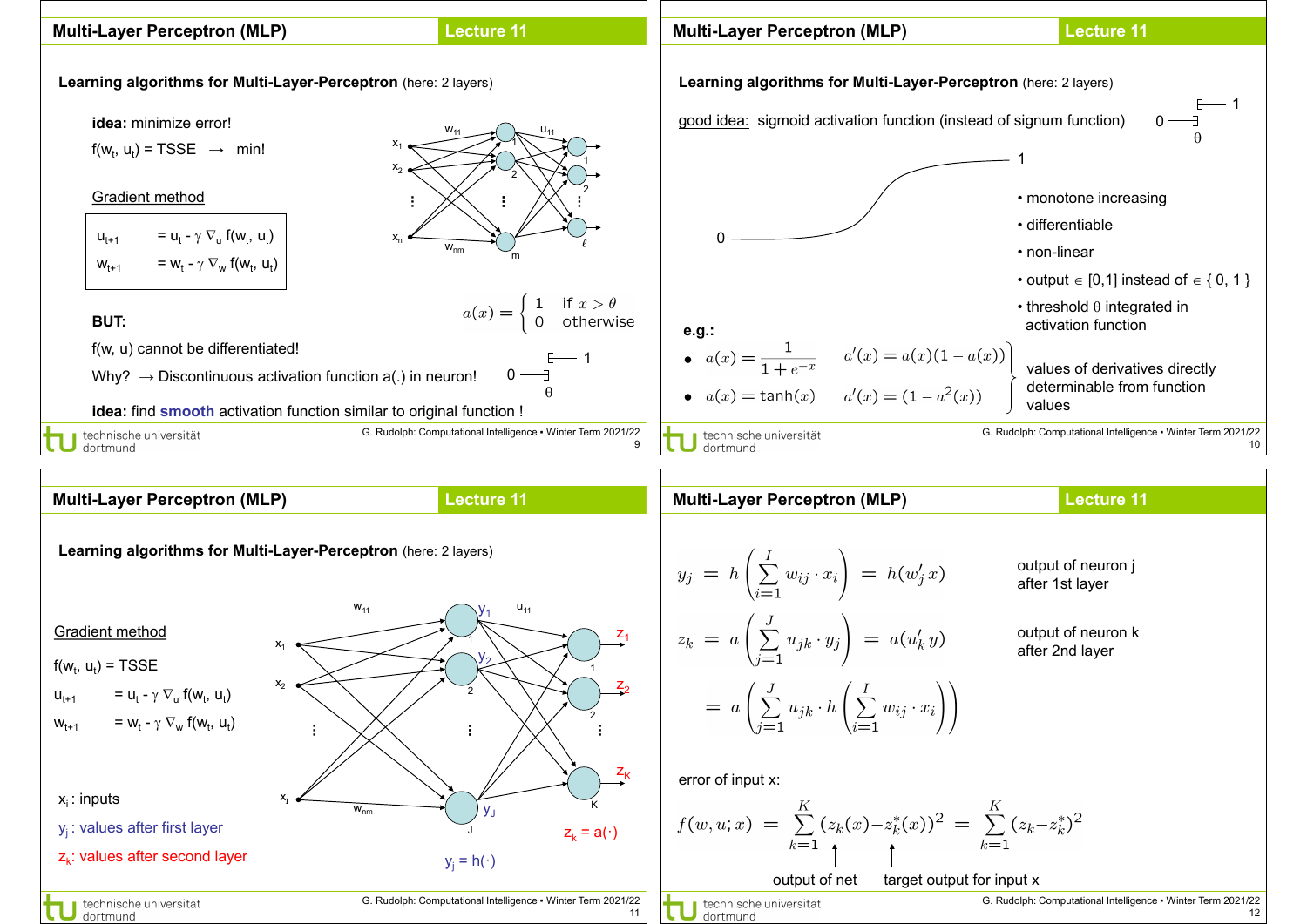| Multi-Layer Perceptron (MLP)                         | Lecturo 11 |           |           |           |           |           |           |           |           |           |           |           |           |           |           |           |           |           |           |           |           |           |           |           |           |           |           |           |           |           |           |           |           |           |           |           |           |           |           |           |           |           |           |           |           |           |           |
|------------------------------------------------------|------------|-----------|-----------|-----------|-----------|-----------|-----------|-----------|-----------|-----------|-----------|-----------|-----------|-----------|-----------|-----------|-----------|-----------|-----------|-----------|-----------|-----------|-----------|-----------|-----------|-----------|-----------|-----------|-----------|-----------|-----------|-----------|-----------|-----------|-----------|-----------|-----------|-----------|-----------|-----------|-----------|-----------|-----------|-----------|-----------|-----------|-----------|
| error for input x and target output z <sup>*</sup> ; | $u'_{3x}$  | $u'_{3x}$ | $u'_{3x}$ | $u'_{3x}$ | $u'_{3x}$ | $u'_{3x}$ | $u'_{3x}$ | $u'_{3x}$ | $u'_{3x}$ | $u'_{3x}$ | $u'_{3x}$ | $u'_{3x}$ | $u'_{3x}$ | $u'_{3x}$ | $u'_{3x}$ | $u'_{3x}$ | $u'_{3x}$ | $u'_{3x}$ | $u'_{3x}$ | $u'_{3x}$ | $u'_{3x}$ | $u'_{3x}$ | $u'_{3x}$ | $u'_{3x}$ | $u'_{3x}$ | $u'_{3x}$ | $u'_{3x}$ | $u'_{3x}$ | $u'_{3x}$ | $u'_{3x}$ | $u'_{3x}$ | $u'_{3x}$ | $u'_{3x}$ | $u'_{3x}$ | $u'_{3x}$ | $u'_{3x}$ | $u'_{3x}$ | $u'_{3x}$ | $u'_{3x}$ | $u'_{3x}$ | $u'_{3x}$ | $u'_{3x}$ | $u'_{3x}$ | $u'_{3x}$ | $u'_{3x}$ | $u'_{3x}$ | $u'_{3x}$ |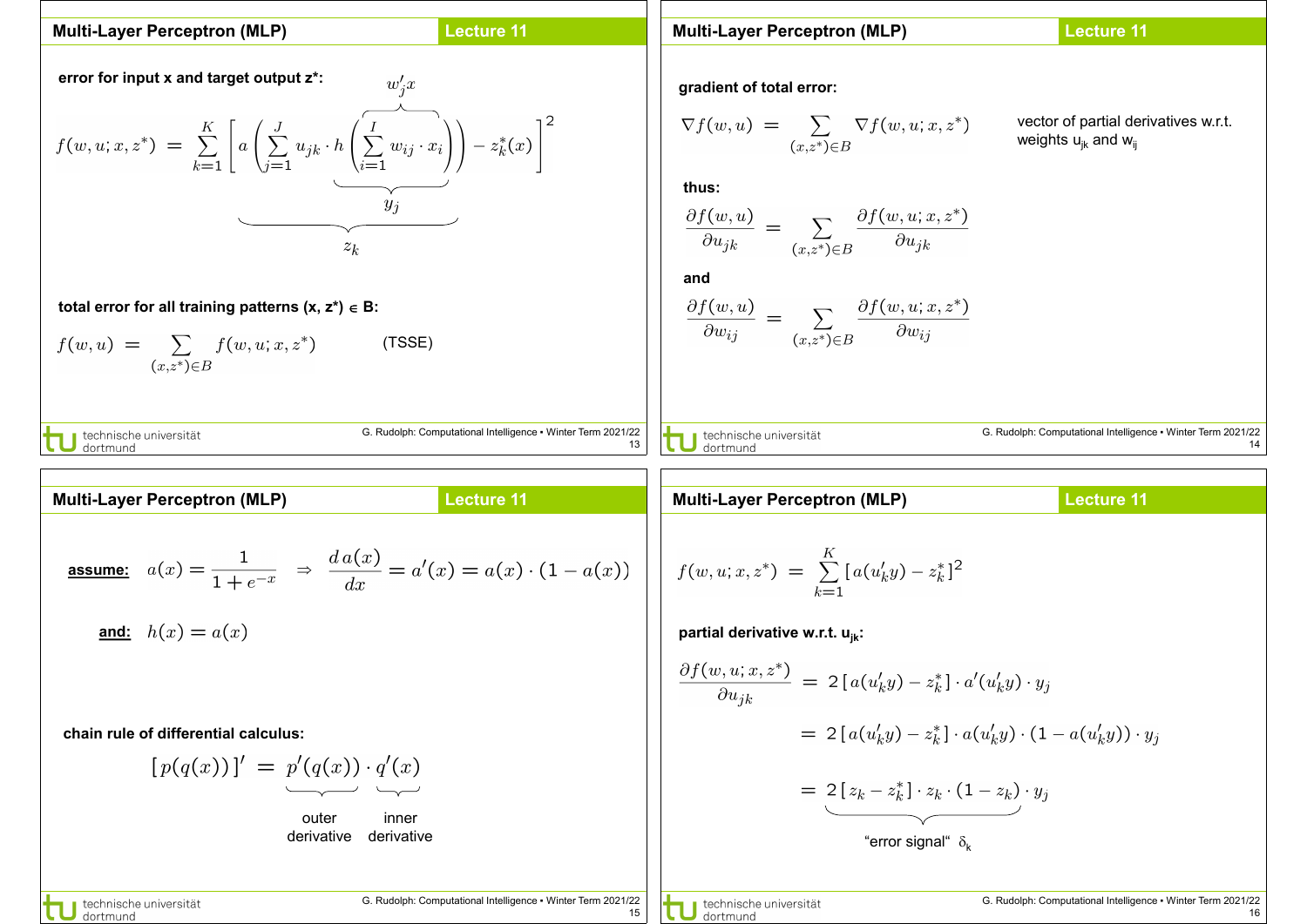## **Lecture 11**

partial derivative w.r.t. w<sub>ii</sub>:



**Multi-Layer Perceptron (MLP) Lecture 11 Multi-Layer Perceptron (MLP) Generalization** (> 2 layers)  $j \in S_m \rightarrow$ Let neural network have L layers  $\mathbf{S}_1,$   $\mathbf{S}_2,$  ...  $\mathbf{S}_{\mathsf{L}}.$ neuron j is in Let neurons of all layers be numbered from 1 to N. m-th layer All weights  $w_{ii}$  are gathered in weights matrix W. Let  $o_i$  be output of neuron j. error signal:  $\delta_j = \begin{cases} o_j \cdot (1 - o_j) \cdot (o_j - z_j^*) & \text{if } j \in S_L \text{ (output neuron)} \\ o_j \cdot (1 - o_j) \cdot \sum\limits_{k \in S_{m+1}} \delta_k \cdot w_{jk} & \text{if } j \in S_m \text{ and } m < L \end{cases}$ correction: in case of online learning:  $w_{ij}^{(t+1)} = w_{ij}^{(t)} - \gamma \cdot o_i \cdot \delta_j$ correction after **each** test pattern presented

U technische universität<br>U dortmund

G. Rudolph: Computational Intelligence ▪ Winter Term 2021/22 18

| <b>Multi-Layer Perceptron (MLP)</b>                                                                              | <b>Lecture 11</b>                                            | <b>Multi-Layer Perceptron (MLP)</b>                                                                                                                                                                                | <b>Lecture 11</b>                                            |
|------------------------------------------------------------------------------------------------------------------|--------------------------------------------------------------|--------------------------------------------------------------------------------------------------------------------------------------------------------------------------------------------------------------------|--------------------------------------------------------------|
|                                                                                                                  |                                                              | $\Rightarrow$ other optimization algorithms deployable!                                                                                                                                                            |                                                              |
| error signal of neuron in inner layer determined by                                                              |                                                              | in addition to <b>backpropagation</b> (gradient descent) also:                                                                                                                                                     |                                                              |
| • error signals of all neurons of subsequent layer and                                                           |                                                              |                                                                                                                                                                                                                    |                                                              |
| • weights of associated connections.                                                                             |                                                              | • Backpropagation with Momentum<br>take into account also previous change of weights:                                                                                                                              |                                                              |
|                                                                                                                  |                                                              | $\Delta w_{ij}^{(t)} = -\gamma_1 \cdot o_i \cdot \delta_j - \gamma_2 \cdot \Delta w_{ij}^{(t-1)}$                                                                                                                  |                                                              |
| • First determine error signals of output neurons,                                                               |                                                              | • QuickProp<br>assumption: error function can be approximated locally by quadratic function,<br>update rule uses last two weights at step $t - 1$ and $t - 2$ .                                                    |                                                              |
| • use these error signals to calculate the error signals of the preceding layer,                                 |                                                              |                                                                                                                                                                                                                    |                                                              |
| • use these error signals to calculate the error signals of the preceding layer,                                 |                                                              | • Resilient Propagation (RPROP)<br>exploits sign of partial derivatives:<br>2 times negative or positive $\rightarrow$ increase step size!<br>change of sign $\rightarrow$ reset last step and decrease step size! |                                                              |
| • and so forth until reaching the first inner layer.                                                             |                                                              |                                                                                                                                                                                                                    |                                                              |
|                                                                                                                  |                                                              |                                                                                                                                                                                                                    |                                                              |
|                                                                                                                  |                                                              | typical values: factor for decreasing 0,5 / factor for increasing 1,2                                                                                                                                              |                                                              |
| thus, error is propagated backwards from output layer to first inner<br>$\Rightarrow$ backpropagation (of error) |                                                              | • Evolutionary Algorithms<br>individual = weights matrix                                                                                                                                                           |                                                              |
| technische universität<br>dortmund                                                                               | G. Rudolph: Computational Intelligence • Winter Term 2021/22 | technische universität<br>dortmund                                                                                                                                                                                 | G. Rudolph: Computational Intelligence • Winter Term 2021/22 |

17